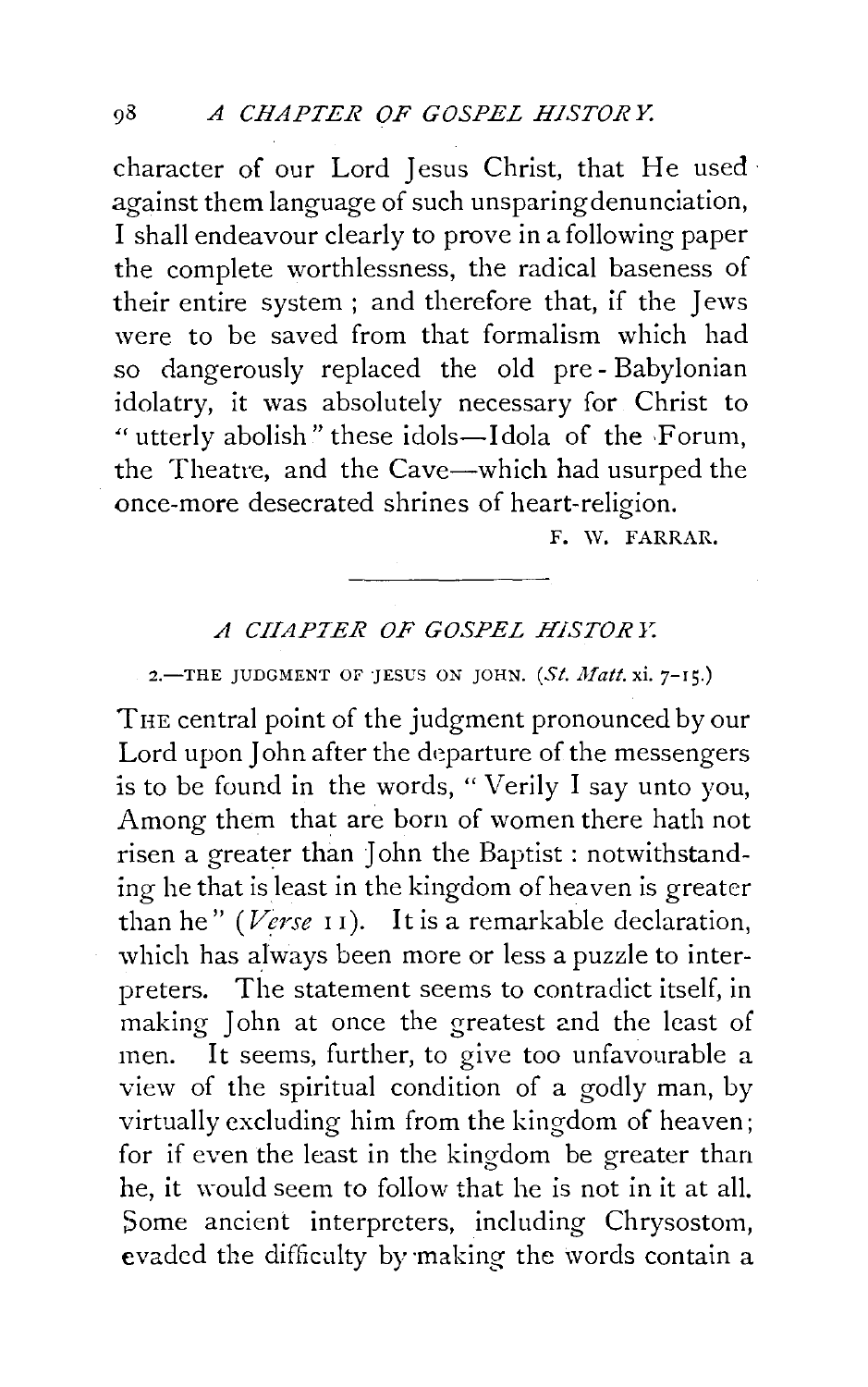comparison between John and the Speaker, *Christ.*  They read the passage thus : Among those that are born of women there hath not arisen a greater than John the Baptist; notwithstanding, the less<sup>1</sup>—that is, I myself, who as yet am less than John in public esteem--the less is greater than he *in the kingdom of heaven*, though not in the judgment of the world. The interpretation is ingenious, but not satisfactory. It is too easy, too superficial, too trivial. The comparison, without doubt, is between John and any least or. less one in the kingdom ; and we must try to find out a sense in which the forerunner of Christ was less not merely than He, the greatest in the kingdom, but *even* than the least therein. With due regard to the strong unqualified manner in which Jesus was wont to express Himself, especially on solemn occasions, when His feelings were deeply stirred, this ought not to be very difficult.

One thing is clear at the outset, viz., that the comparison is not absolute, but relative to certain aspects under which the parties compared are viewed; such as the happiness they respectively enjoy, the spirit by which they are respectively animated, or the nature of the spiritual movements with which they are respectively identified.

Christ's purpose in making the statement whose import we wish to determine, was not to assist the people to take full and accurate measure of John's genius and character. He did not discuss the question of the Baptist's comparative greatness in the spirit in which in a debating society youths might discuss the question, Who was the greater man and general-

<sup>1</sup> ο μικρότερος, the comparative, not the superlative.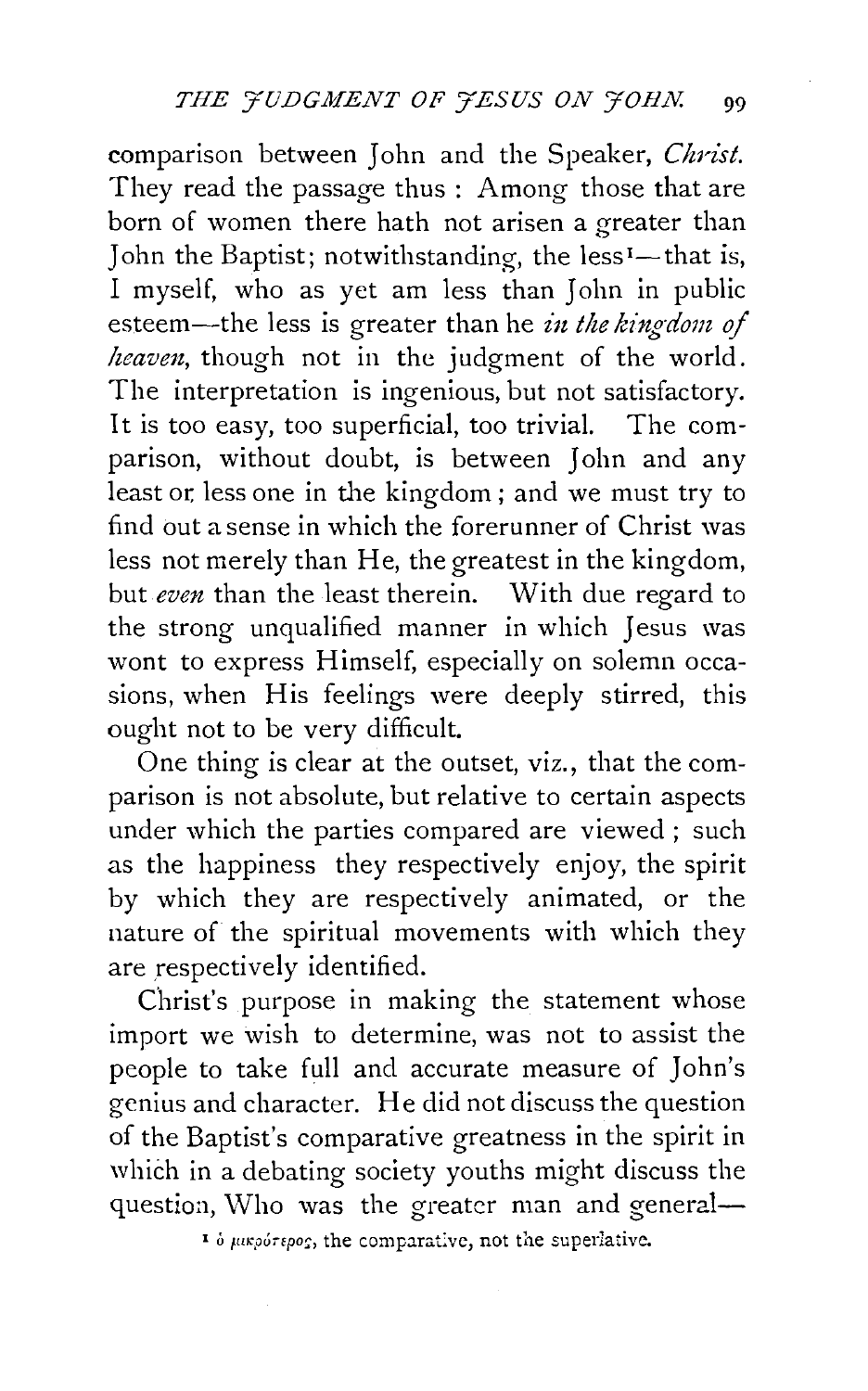Cæsar or Napoleon ? He was concerned about far higher matters. His anxiety was to get people to understand the spiritual phenomena of their time, and in particular to form true, just, and wholesome opinions concerning the religious movements with which John and Himself were identified respectively. In this connection it was very needful to have a right opinion concerning John, to appreciate aright his merits and his defects, his greatness and his weakness. For the opinions we form of *men* very seriously affect our opinions concerning principles and movements, and an indiscriminate admiration or the reverse must necessarily exercise a biassing misleading influence on our judgments and sympathies. In this view it was most important that the generation among whom Jesus lived should think justly of the Baptist. To think too much or too little of him as a public man would' be equally injurious in tendency. Those who thought too much of John-who saw in him only truth without error, strength without weakness, not merely the dawn but the day, not merely the burning and the shining  $lamp, I$  but the sun-would remain with him, and never join the society of the Christ whose harbinger he was. On the other hand. those who thought too little of John would think just as little of Christ. Looking on John possibly as a morose, austere, ungenial man, with a devil of censoriousness in him, they would in all probability regard Christ simply as going to the opposite extreme of licentious freedom in opinion and conduct, and so they would remain estranged from the society both of John and of Jesus ; having no sympathy with the

<sup>&</sup>lt;sup>τ</sup> John v. 35: εκείνος ήν ο λύχνος ο καιόμενος και φαίνων.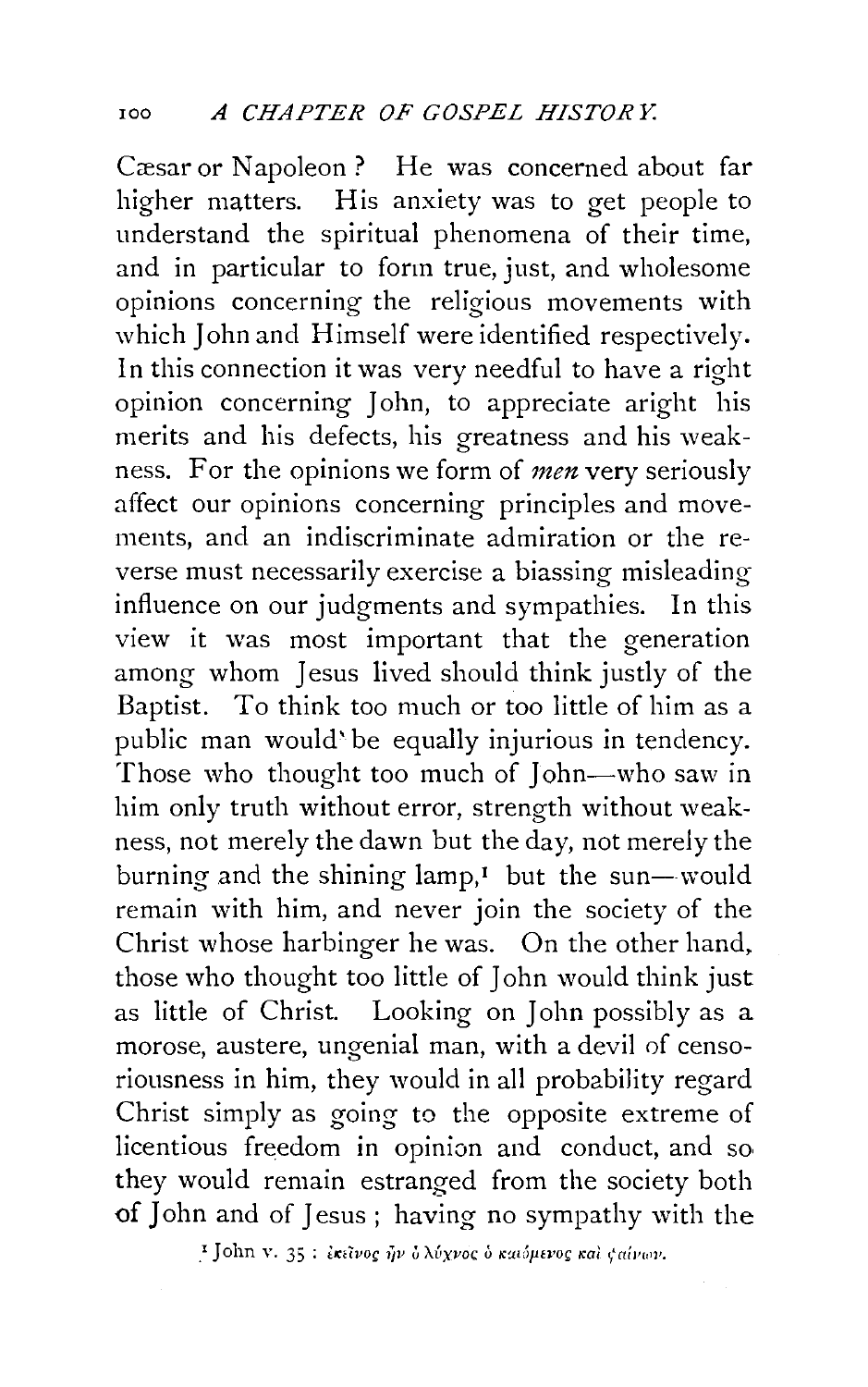moral earnestness of the one, and therefore not in a state for appreciating the philanthropy and grace of the other.

It was in view of such issues that our Lord made the character of John a subject of discussion. He spoke critically of John, because what men thought of him would have a most important influence on their thoughts of Himself, of the kingdom He announced, and of the good news He preached. For idle criticism of any man, and especially of such a man as the Baptist, He had neither inclination nor leisure. Nevertheless, to pronounce an opinion concerning John was for the Messianic King an inevitable task. Necessity was laid upon Him to criticize John not less than to preach the good tidings. He had to criticize just because He had to preach, the criticism having much to do with the effect of the preaching. John was the representative of a system which was not the gospel, but which was closely connected with it ; and it was necessary to put John in his true place, in order to put the system with which he was identified in its true place.

Such being the aim which Jesus had in view in expressing an opinion in reference to the Baptist, it is manifest that the judgment pronounced is a judgment not so much on a *man* as on an *era*. It is a judgment on the law which was given by Moses ; and the comparison made between the last prophet of law and any little one in the kingdom signifies the immense inferiority of the legal economy to the era of grace which came by Jesus Christ. Paraphrased, the words of verse II mean : John, the last prophet of the old time, was a great prophet-none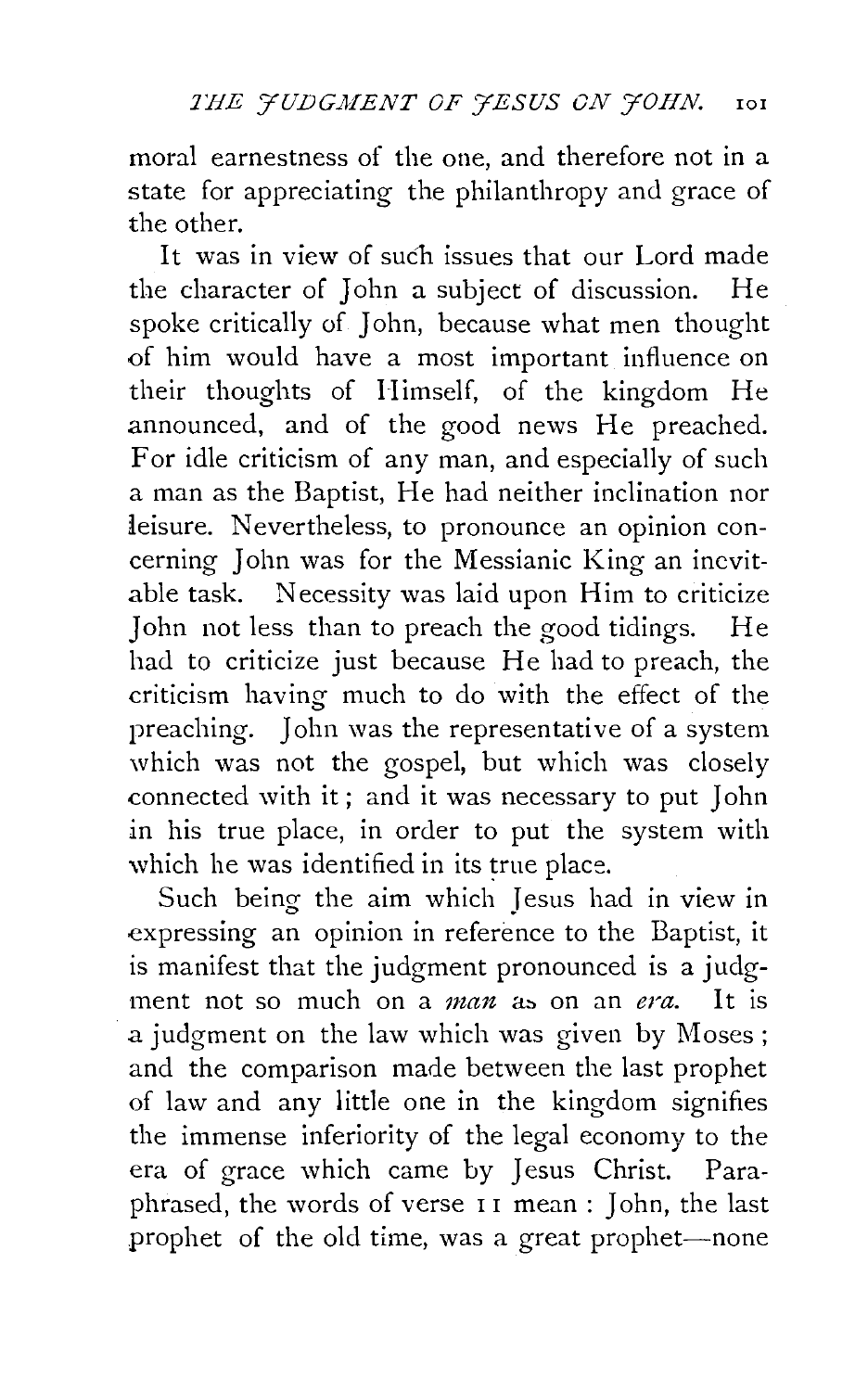greater. No one who went before ever did better justice to the law than he; ever preached it with more power and boldness, embodied it in a more upright blameless life, or gained for its claims more wide-spread and respectful attention. Like another Elijah, he was austere in habit and stern in will, fearlesslytelling God's truth to kings as well as to peasants, come what might. No effeminate courtier was he. saying only things agreeable to royal ears ; no feeble timid time-server, blown about reed-like by every breath of current opinion ; but a strong, true, courageous, lion-hearted man-a true Hero of Moral Law, with the smallest possible amount of human weakness in his nature; less desponding or querulous than Elijah himself, though not without a touch of that infirmity, as his message of inquiry just received shews. Still, with all that, nay, just because he is a Hero of Law, John is a weak one-sided man. What he has is good, but he wants something of far more value, something which puts its possessors on a different platform altogether from that which he occupies, insomuch that it may be said without extravagance that those who possess it, though immeasurably inferior to John in other respects, are greater than he. He wants the spirit of the New Time, of the era of the Better Hope. Strong in zeal, he is defective in love ; strong in denunciation, he is weak in patience towards the sinful ; strong in ascetic abstinence, by his whole way of life a protest against sensuality. he is weak in the social and sympathetic affections ; strong as the whirlwind, the earthquake, and the fire. he is weak in the moral influence that comes through the still small voice of a meek and merciful mind.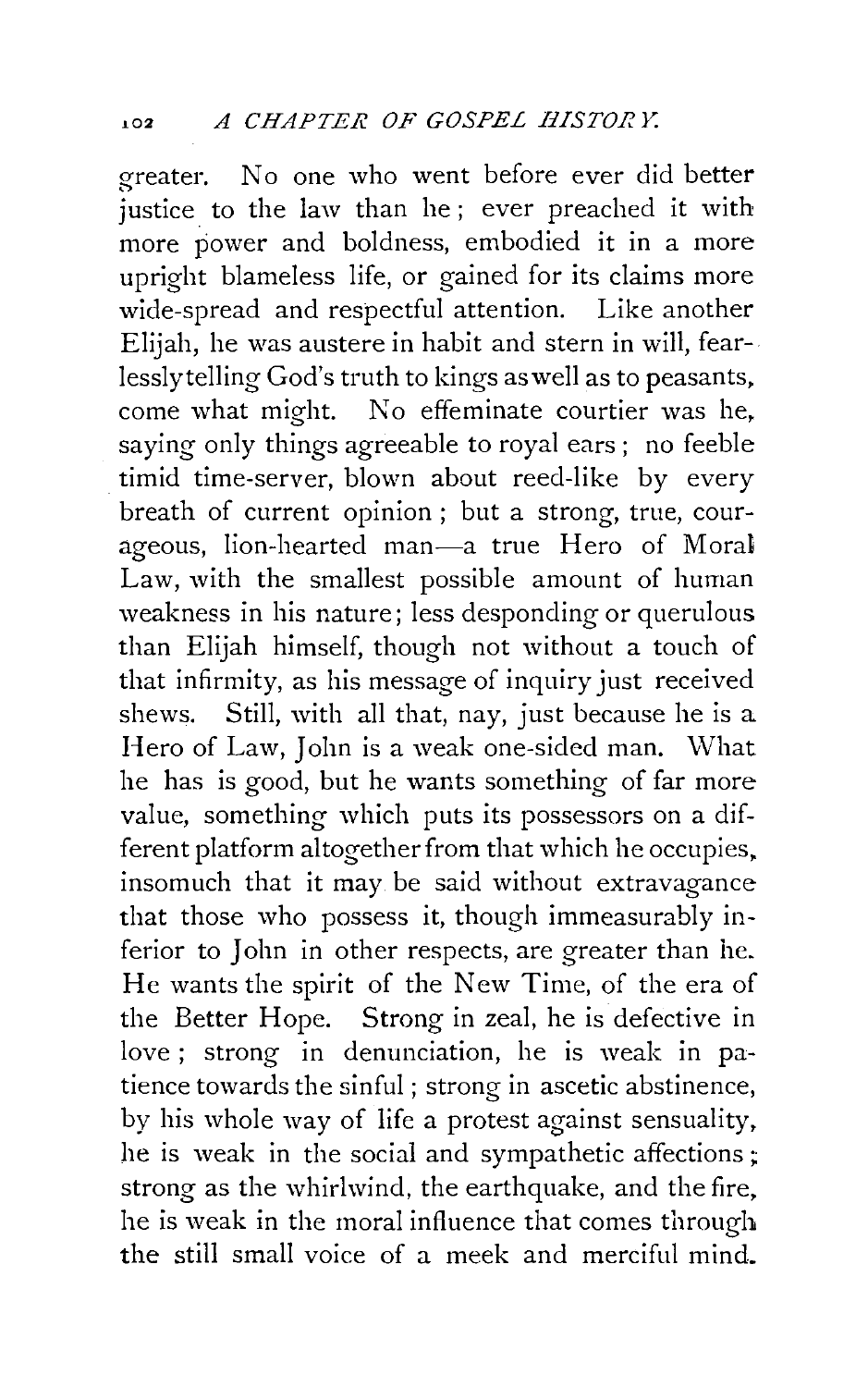In these respects, any one in the kingdom of heaven animated by the characteristic spirit of love is greater than he.

Diversity of spirit carries along with it diversity of method in prosecuting a great common end. John and Jesus had one end in view, but they pursued that end by very different means ; and by coniparing these we get further insight into the judgment pronounced upon the Baptist, and are enabled to understand how that confessedly great man could be inferior to any one, however insignificant otherwise, who only entered heartily into the mind of Christ. What, then, were the methods of Jesus and John as fellow-workers in the great cause of the Divine kingdom, which the one announced as approaching, and the other procalimed as already come ? Each worker may be said to have had two watchwords. Those of John were repentance, or penance and reform ; those of Jesus, Divine mercy and regeneration. The programme of Jesus as in contrast to that of John might thus be summed up in these two principles--

( 1) Salvation by Divine mercy, not by penance.

(2) New life by regeneration, not by reform.

These two principles constituted the gospel, the good news which Jesus delighted to preach to the poor, the labouring, the heavy-laden. Let us dwell on them a little, till they have assumed the due dimensions of importance in our minds.

"Son, be of good cheer, thy sins be forgiven thee," said Jesus on one occasion to a poor man who was brought to Him lying on a bed to be healed. "Thy sins are forgiven, go in peace," was his message on another occasion to a woman who was a "sinner."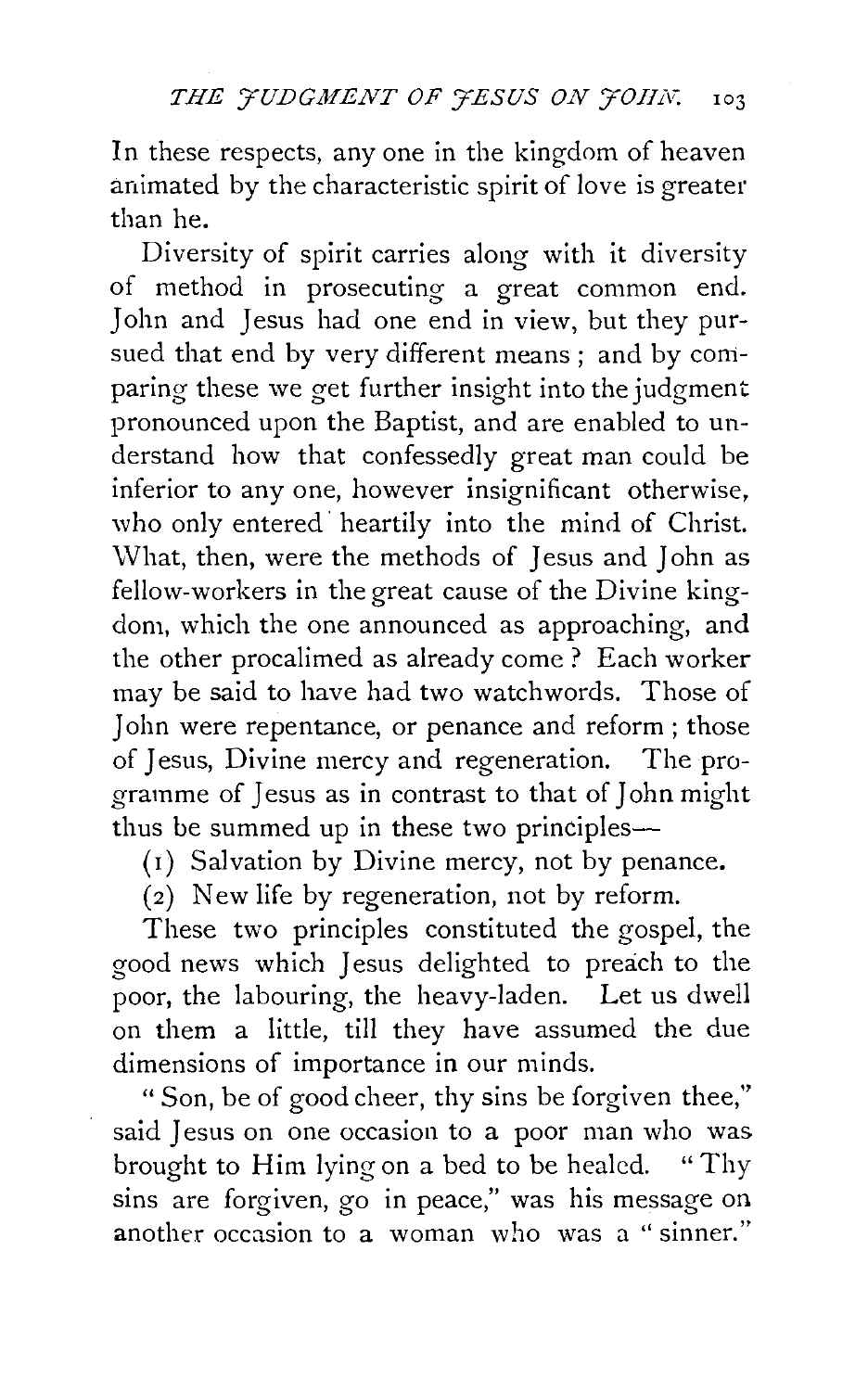Evermore this, or something like it, was what He had to say to men in quest of salvation. John had quite a different way of addressing men. His great word was Repent, and the word was used **with** such a meaning as to suggest the idea of penance. He spoke of forgiveness too, no doubt; but forgiveness was in the background of his picture, something dimly visible on the far-off horizon to be painfully reached by a penitential pilgrimage. His baptism was a baptism of repentance, not of forgiveness. He took men bound by the sacrament of his baptism to make repentance their life-task ; while Christian baptism takes men bound to believe in the forgiveness of sins through Christ the Redeemer, and to a life of devotion in gratitude for salvation already received. The Evangelists express the exact character of John's baptism very well when they call it "a baptism of repentance for, or unto, the remission of sins." $\frac{1}{1}$  In keeping with the character of his baptism was the style of his preaching. He spoke of an axe that was to be laid to the root of the trees, and of a winnowing fan, and of an unquenchable fire, and warned men to flee from the wrath to come.

There being such a difference between the respective messages of John and of Jesus, it was to be expected that there should be a corresponding difference between those who received their messages in their whole temper and way of life. And such in fact there was. The disciples of John, like their master, were a sad austere company : by their own confession they fasted oft, and were punctilious about purifications, and on the whole lived a painful ascetic

I Mark i. iv. Bántiqua peravoias els apeair apapriõv. Comp. Luke iii. 3.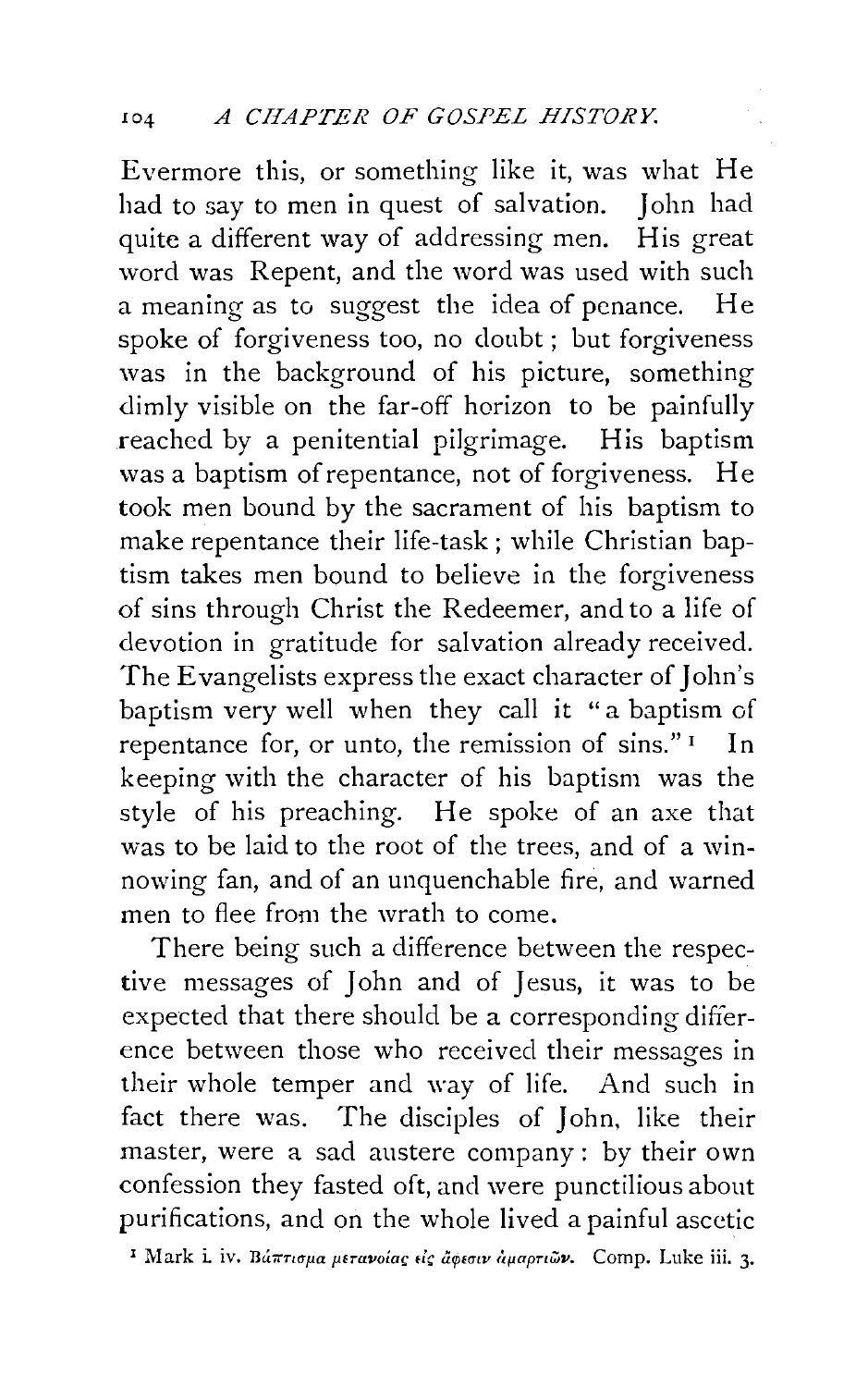life, putting new wine of moral earnestness into old bottles. On the other hand, the disciples of Jesus behaved like men who had. received good news. They *were* of good cheer, they did *go* into peace. As they walked along the way, following their Master, they resembled a bridal party going to a wedding feast, making the welkin ring with laughter and song, rather than a band of pilgrims in monkish garb, trudging along with rueful look and weary feet towards the shrine of some saint, to do penance for their sins. The figure may seem a bold one, but it is Christ's own ; for it is plainly suggested by the question He asked when defending his disciples for neglect of fasting. " Can the children of the bridechamber mourn as long as the bridegroom is with them ?" The question leads us to think of just such a scene as has been described ; and it gives us an interesting glimpse of the bright, happy, joyous life of Jesus and his companions as they fared on their way; poor, sometimes not having where to lay their heads, yet without care, for all was right within, conscience at peace, and the sunlight of a Father's love resting on them.

Happy the man who had any hand in producing such a blessed state of mind, by taking part in the ministry of the kingdom! The Twelve were very insignificant men in gifts and strength of character as compared with John. They were only little ones in the kingdom as yet, one and all of them ; the greater number of them were never to be anything but little ones, even after they had become apostles. Yet little as they were, these disciples, the men of the Galilean mission, were greater than the Baptist, be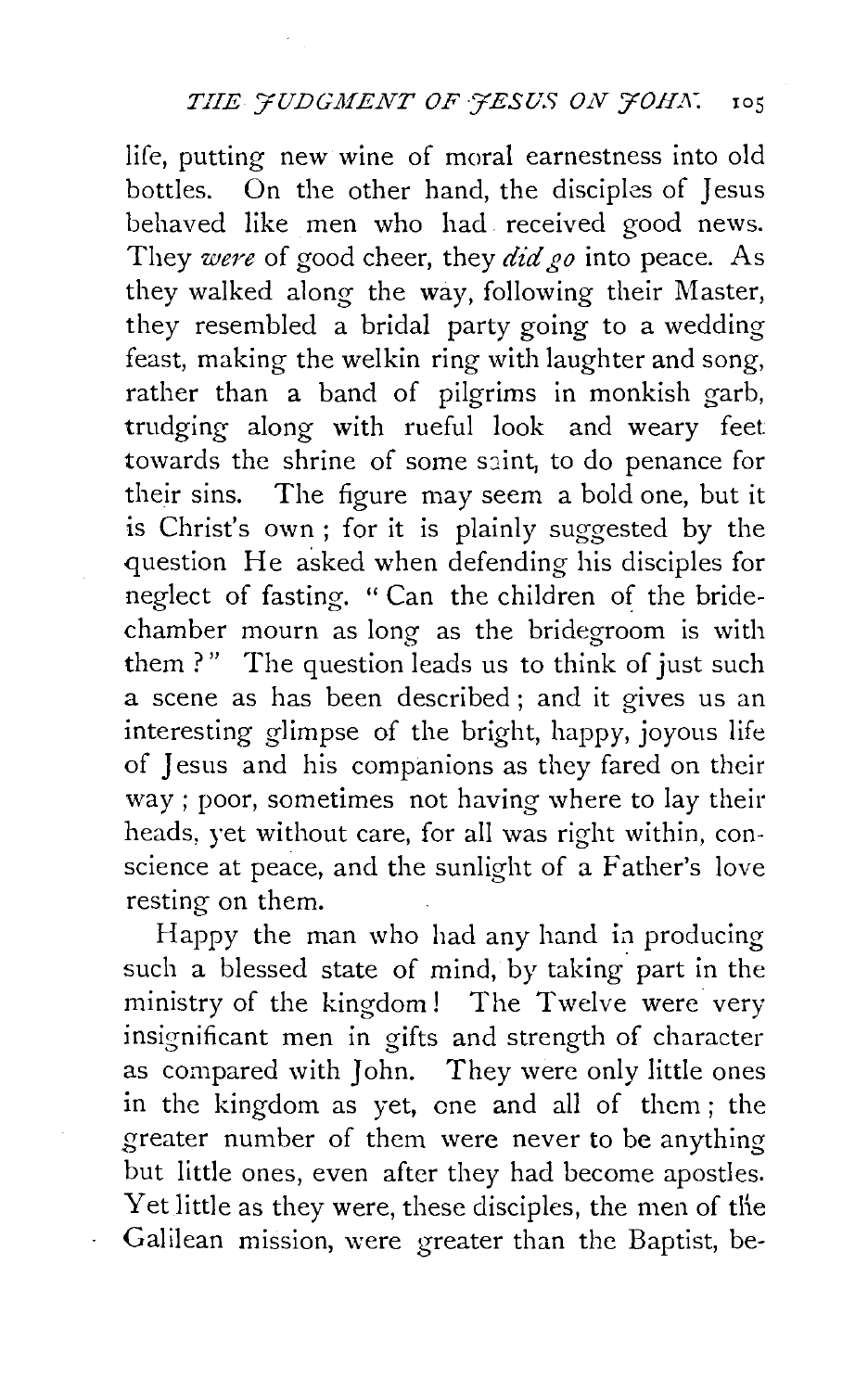cause they sympathized with their Master's watc'liword (mercy to the sinful), and took pleasure in repeating it, and had the honour to bring comfort to heavy-laden hearts by repeating it. Or, to express our meaning in terms borrowed from a Chapter in the Apostle Paul's Second Epistle to the Corinthians, which is a most instructive commentary on the saying of Jesus now under consideration-These humble disciples were greater than John because they were ministers of the *New Testament*, because they had part in the ministry, not of death and condemnation, but of life and pardon, and because with Paul they gloried in their ministry. 1

The other principle in the programme of Jesus was new life by regeneration, not by reform from without. John was a reformer, and his preaching in its details consisted in the enforcement of the need of reformation in particular directions. He looked around and saw what was wrong, and said, "Get this made right and that made right, and by degrees all will be right." To the common people who asked what they must do then to satisfy his demand for amendment, he preached the duty of good neighbourhood, saying, " He that hath two coats let him impart to him that hath none : and he that hath meat let him do likewise." To tax-gatherers asking a similar question, his answer was, " Exact no more than that which is appointed you." To soldiers, touched with compunctions of conscience, his message was, " Oppress no

<sup>1</sup> The statement in the text is made in unqualified form merely for the purpose of bringing out our meaning. In reality the Twelve as. yet had entered only very partially into their Master's mind. But it is. true that in proportion as they had entered into that mind they were: greater than John.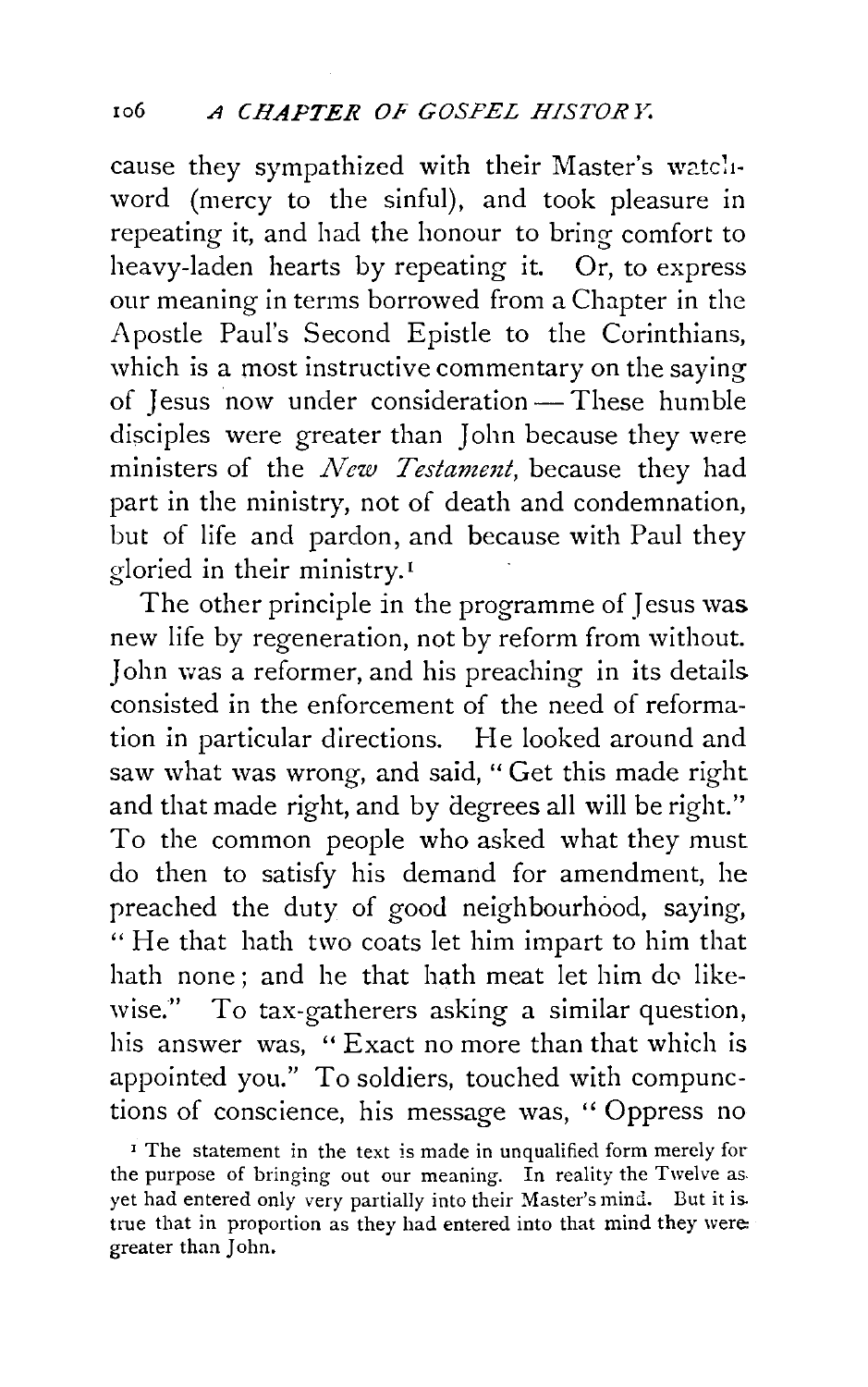man, neither accuse any falsely; and be contented with your pay."<sup>1</sup> To Herod, a flagrant sinner against the seventh commandment, he said, sternly, " It is not lawful for thee to have her." 2 Now it does not need to be stated that there is nothing to find fault with in these counsels : on the contrary, John was doing an important duty manfully and bravely ; and we may add it is well for a community when it has within it men who feel constrained, as by a voice from heaven, thus plainly and emphatically to shew the people their transgressions, and to summon them in God's name to amendment. In thus preaching reform John was fulfilling his mission, was doing the work for which he was fitted, and which needed to be done just then. And in doing that work with exemplary faithfulness and admirable energy, John was indeed playing the part of a forerunner to Jesus, and preparing the way of the Lord; even as all men who come in his spirit, like Thomas Carlyle, *e.g.,* in our own day, ever prove to be the preparers of the way for a new forthputting of life and power by the Christian Church. Nevertheless, this zealous, faithful, powerful reform-preaching on John's part was but a poor gospel. It is not much of a good news to tell men that in this and that way they are bad, and that they ought to live differently, and must, if a worse thing is not to befall them. All this may be a good preparation for a gospel, but a gospel in itself it is not. For to tell men that they ought to be good does not make them good; most likely it only makes them miserable, raising their consciences against them, and making them sensible of a slavery from

 $\frac{1}{2}$  Luke iii. 10-14. 2 Matt. xiv. 4.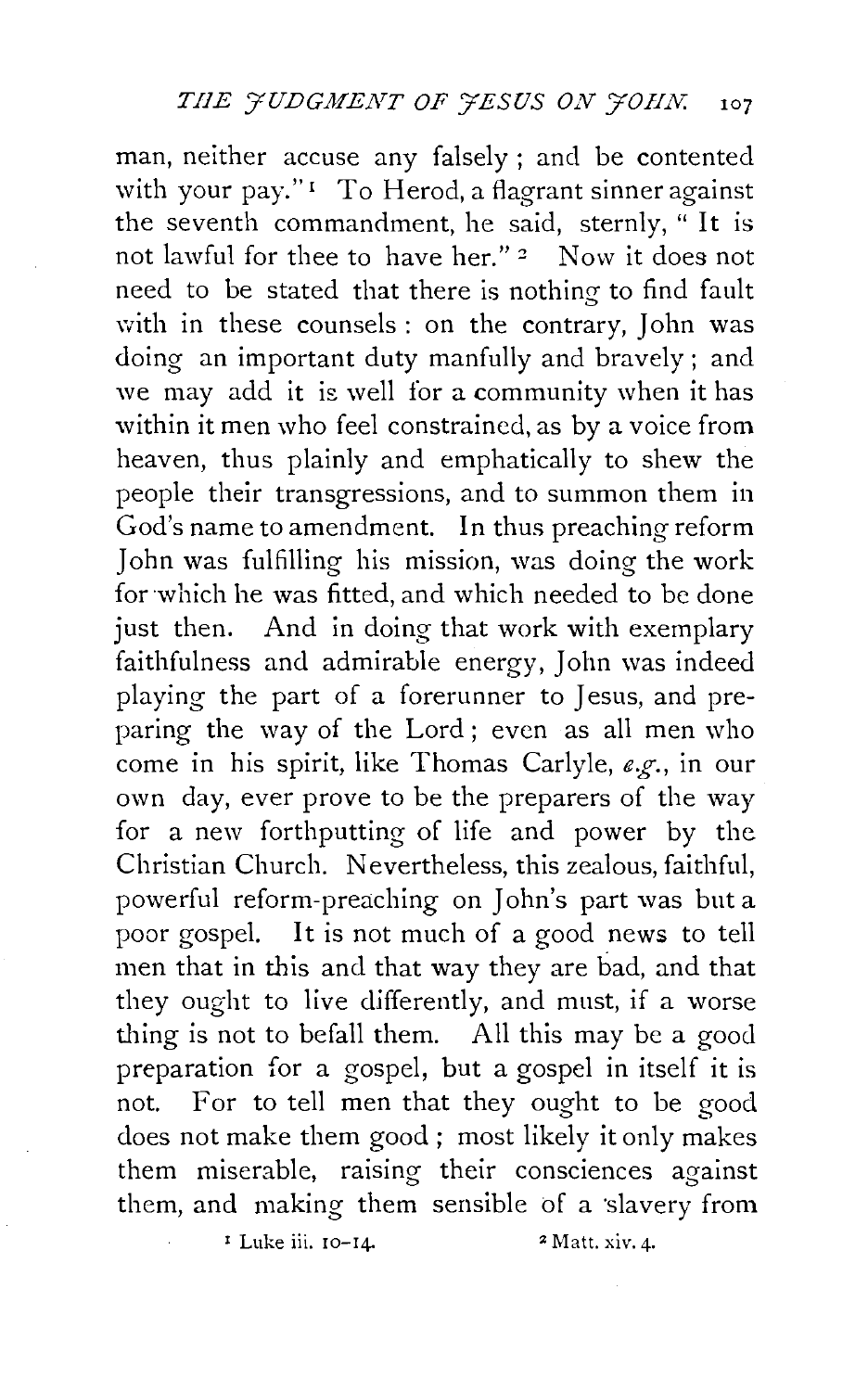which they cannot rid themselves. For habit is strong, and law is weak through the flesh, and the imperative of conscience, "Thou shalt not do this or that," is but too apt to remain unexecuted, unless somehow and somewhence there come into the heart a power to burst the bonds of sin asunder, and verily enable me to be a son of God. If you can tell me of such a power, I hail your message as a genuine God-sent gospel. I see in you one who can do for me what the law cannot do for me, in that it is weak through my flesh; what political or social reformers cannot do for me ; no, nor any penalties of sin, temporal or eternal, not even " the wrath to come" itself. Wretched man that I am, who  $can$  deliver me? Thanks to God, Jesus Christ can do it. He has a gospel, a good news of God which suits my case. He preaches to me not outward reform in detail, but a new birth which makes all things new, by no external law, but by an inward spirit of life. Is it asked, What better am I with this message than with the other, for how shall I attain unto that new birth? Christ meets this difficulty also. For He is not merely the Preacher of regeneration, but the Regenerator. He Himself received into the heart as an object of faith and love is the Power that makes us sons of God. Would you see how this happens ? Look into the house of Simon the Pharisee. What mean those gushing tears, those demonstrations of passionate affection ? They signify " a sinner" not merely reformed but renewed, the devil cast out by " the expulsive power of a new affection " for Christ, who has dawned on her mind as the incarnation of Divine charity, and as the fair image of perfect moral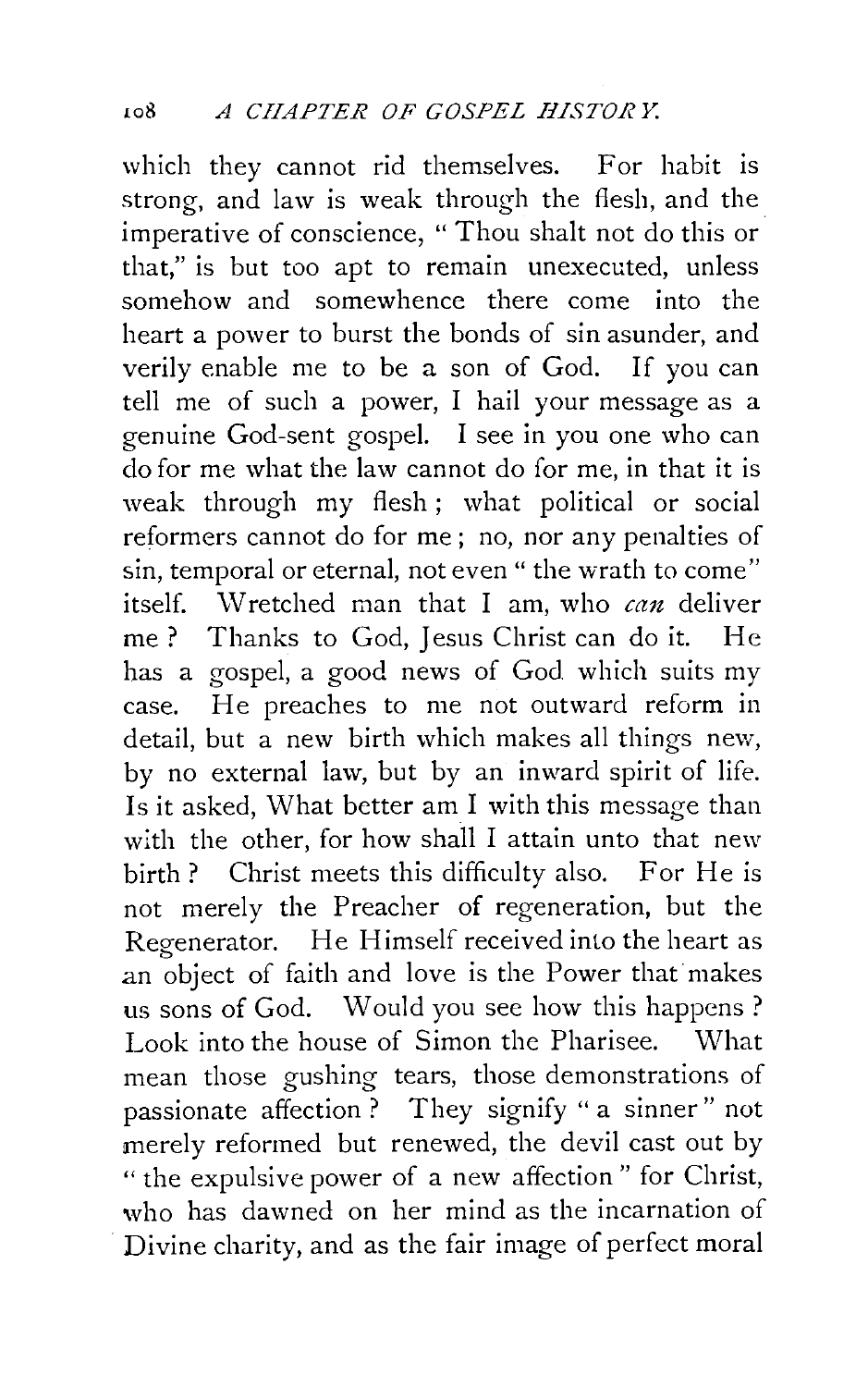beauty. Christ in the fulness of his grace dwells in the heart, and the demons of desire have taken their flight, and the regenerated one goes into peace, and into a life of devoted service among those who followed Jesus and ministered unto Him of their substance.<sup> $I$ </sup> Blessed, beneficent result ! To be envied, the rare power of producing such a result! The man who has such a power in any degree is greater than John, with all his mighty moral energy. The least in the kingdom of God who has the cunning to make Christ appear to any degraded child of Adam as He appeared to the woman in Simon's house, has a secret of power which no Elijah-like man, armed with the earthquake, the whirlwind, and the fire, can command. It is a power possessed by some very little ones in the kingdom, and not possessed by some who are great otherwise: great it may be even in zeal for righteousness, but not in the Divine art of actually turning men from evil to good.

We have now satisfied ourselves that there are some important respects in which the statement that the less in the kingdom of heaven were greater than the Baptist, has a true, intelligible, serious sense. What we have said amounts to this, that the very thing which made John great was the thing that made him weak. His distinction was to be the forerunner of Christ, going before his face and crying, Prepare ye the way of the Lord; and the work of a fore-

' Luke viii. 1-3. The statement in the text seems a fair inference, from the fact of this historical notice being brought in immediately after the story of the sinful woman. The Evangelist means to say: This was the way those who had much forgiven to them loved much, and went into peace by the way of devotion, among whom this woman was one.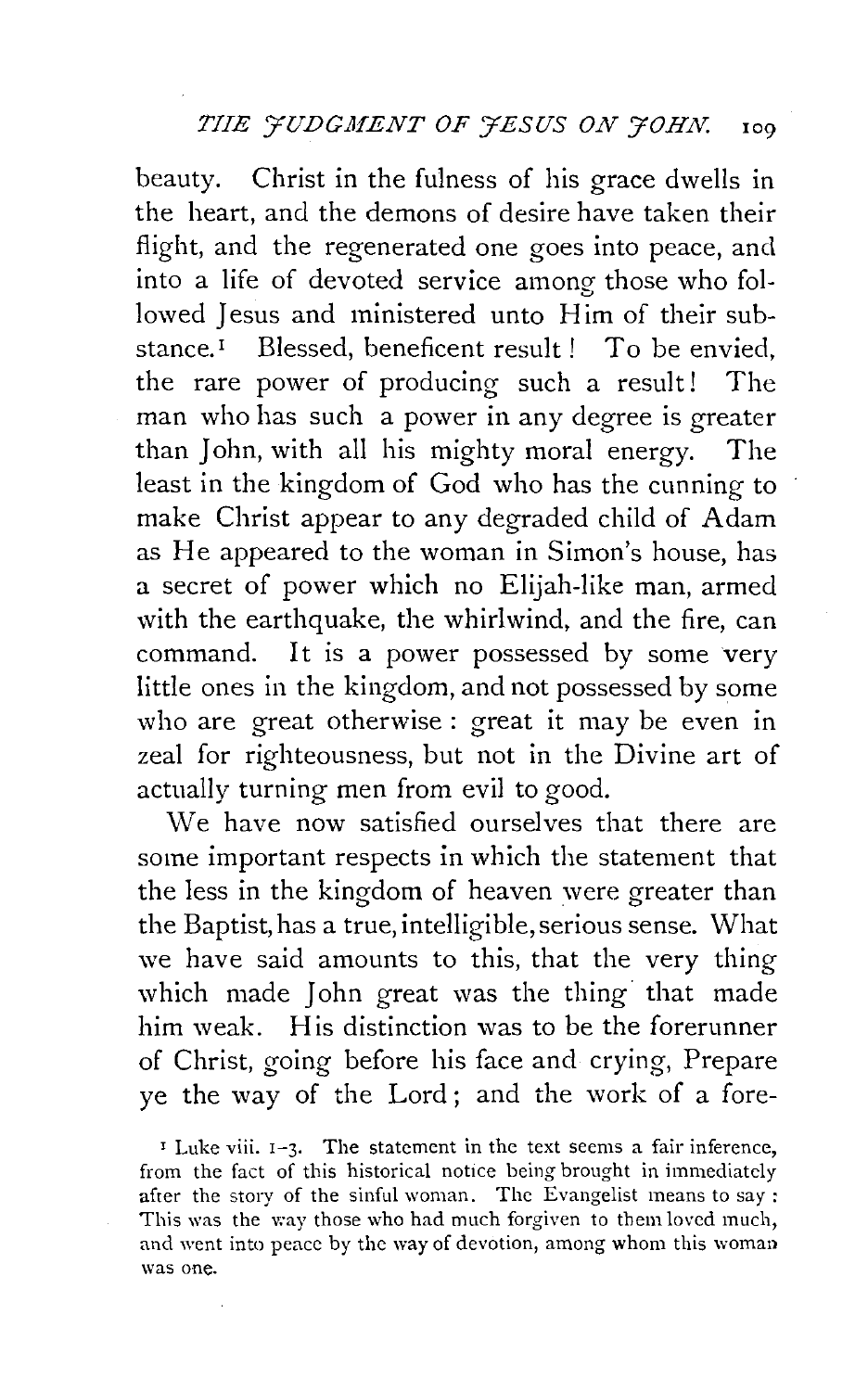runner was such that the man who did it well was not likely to be strong in his sympathies with the movement whose advent he proclaimed and pro-<br>moted—with its spirit or with its methods. On a moted-with its spirit or with its methods. review of what has been said, it is a comfort to find that we have been able to make good this position without needing to pronounce any harsh judgment on John's spiritual state. We said at the outset that one of the perplexing points in the saying of Jesus now under consideration is that it seems to give too unfavourable a view of the spiritual condition of a godly man, inasmuch as if even the least in the kingdom be greater than he, it would seem to follow that<br>he is not in it at all. We must now look a little We must now look a little. more closely into this point. Does then Christ deliberately mean to place John outside the kingdom-near it, but not in it; though great in many respects, yet only once born; born of woman, not twice born,—born from above as well as of the flesh,-therefore not in that kingdom which no man can see unless he be born of the Spirit ? We must reply in the negative. We do not believe that Christ meant to exclude John from the kingdom *in the sense explained,* and it appears to us a mistake to imagine that the expression " born of women " is meant to suggest such a contrast between John as irregenerate and those in the kingdom as all regenerate, and therefore, however insignificant, greater than he in spiritual condition and privilege. In the sense explained, we say; for there is a sense in which it could be said, and probably was intended to be said, that John was outside the kingdom. He was outside the kingdom in the same sense in which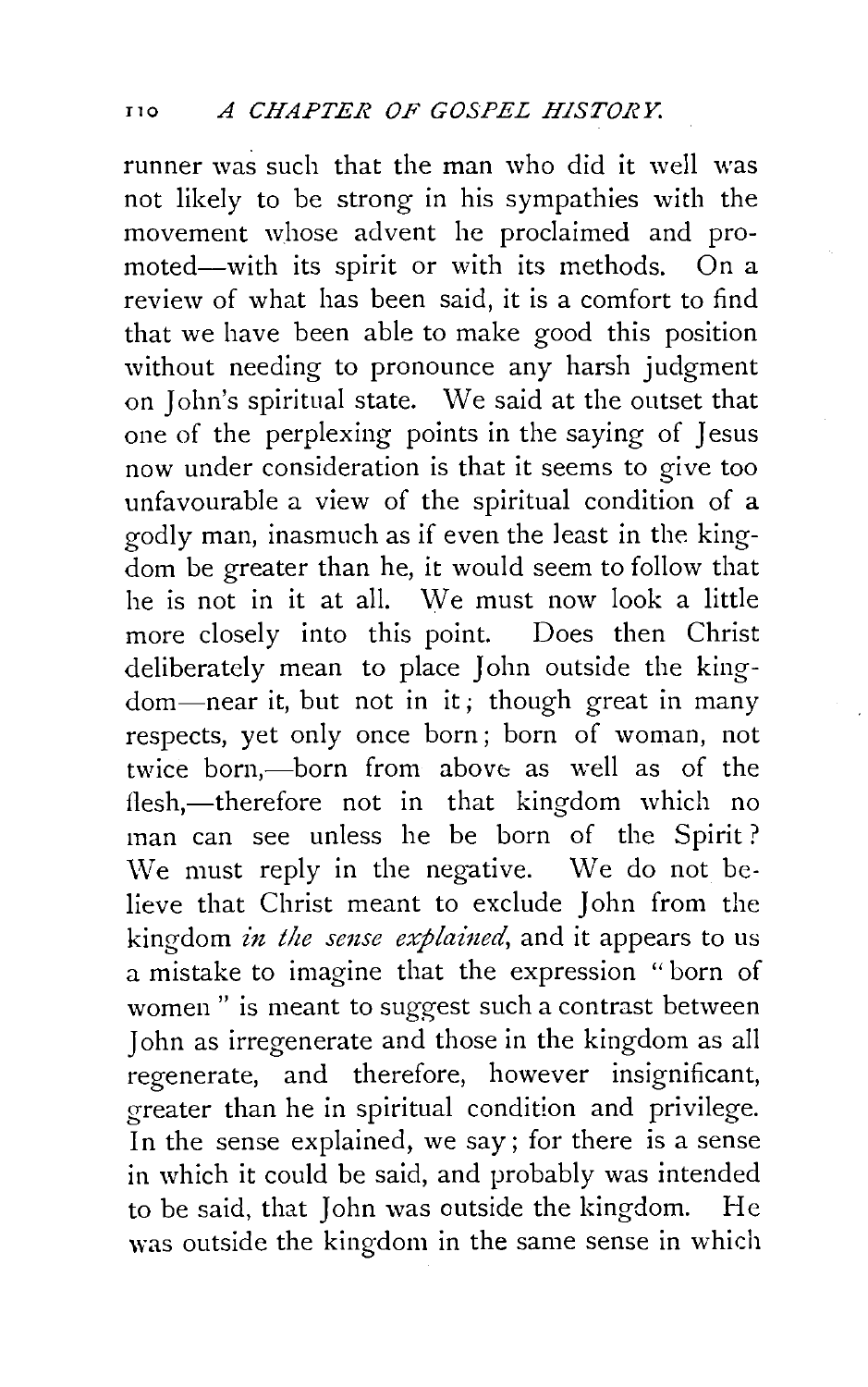many excellent men are outside the *visible* Church, though not, thank God, on that account outside the invisible Church. John was not identified with the kingdom of heaven as a *new historical movement inaugurated by Jesus*, and embracing as yet among its avowed adherents only a small number of very obscure and insignificant people. In former times he had proclaimed the near approach of the kingdom, but at this moment he was in doubt whether either the King or kingdom had come, the actual characteristics of both being so different from what he had expected. In the beautiful language of a French writer, "John had seen the Messiah, was even sure he had seen Him. He had levelled the mountains before his feet, he had laboured ardently to multiply the number of the citizens of his kingdom, he had been able to discover around him the first traces of the grain of mustard-seed sprouting out of the earth; but his eyes, dazzled by the splendour of an ideal image, saw not the light, more feeble in appearance, which was about to disperse the chill dark shadows of a long night : they closed under the stroke of the executioner in the act of searching all round the horizon for the rising sun, and without having observed the thousand drops of a brilliant dew, which at a few steps from his prison announced already the awakening of the dawn and of the spring." 1

In this sense John was outside the kingdom; he was not connected with it as a visible historical movement called by this name. Forerunner of the Christ, preparer of his way, herald of the approach-

<sup>1</sup> Reuss, "Histoire de la Théologie Chrétienne au Siècle Apostolique," vol. i. p. 145·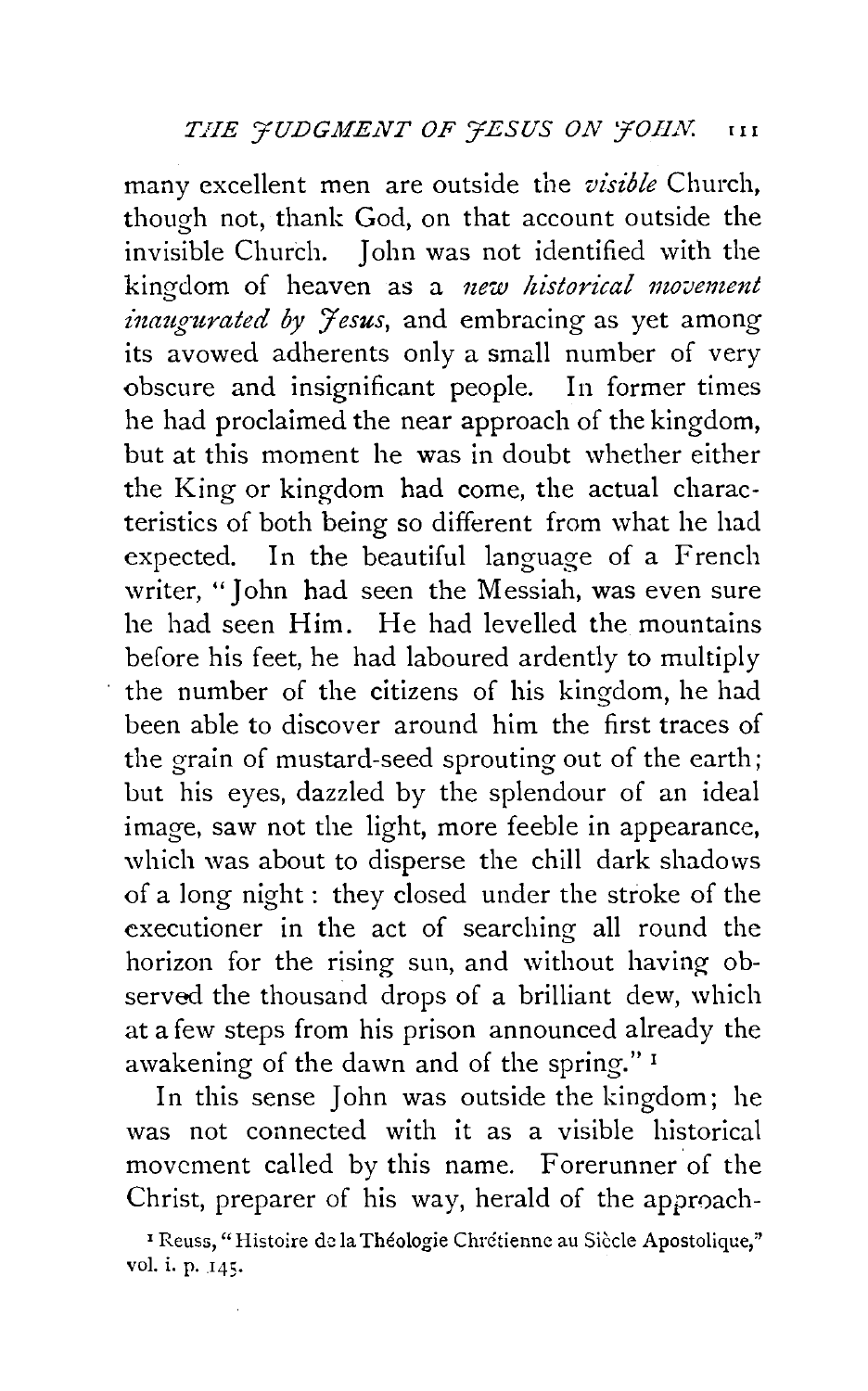. ing kingdom, he held aloof from the very cause which he had laboured to promote, not recognizing in it the legitimate fruit of his labours, and being misled by the very qualities of mind which had fitted *him admimbly for the task of a pioneer-not* the only instance of the kind which has happened in the world's history. But in the highest sense John was on alien from the kingdom of God. The kingdom of God was in him, in his heart, in his thoughts continually. His very message of doubting inquiry shewed this; for his was a case in which there was more faith in honest earnest doubt than there is in the belief of many men. And in what He said Jesus had no thought of calling this in question, or of so much as hinting a suspicion as to John's spiritual state. And we must strive in this respect to imitate our Lord, and to bear in mind that because a man is outside the visible Church he is not therefore unsaved; that there may be many who from one cause or another are alienated from the visible Church who nevertheless are children of God and citizens of his kingdom, though in many respects too probably erring, one-sided, defective men. \Ve are all the more under obligation to remember this, that the shortcomings of the Church, her distorted presentations of truth, her lack of holiness and charity, her divisions, may to a large extent be the cause of alienation and misunderstanding. " Blessed," said Christ, "is he who shall not be offended in me," conscious when He uttered the words that He had given no cause of stumbling. His Church on earth cannot use such language, for she has given too many causes of stumbling. If then Christ, who had given